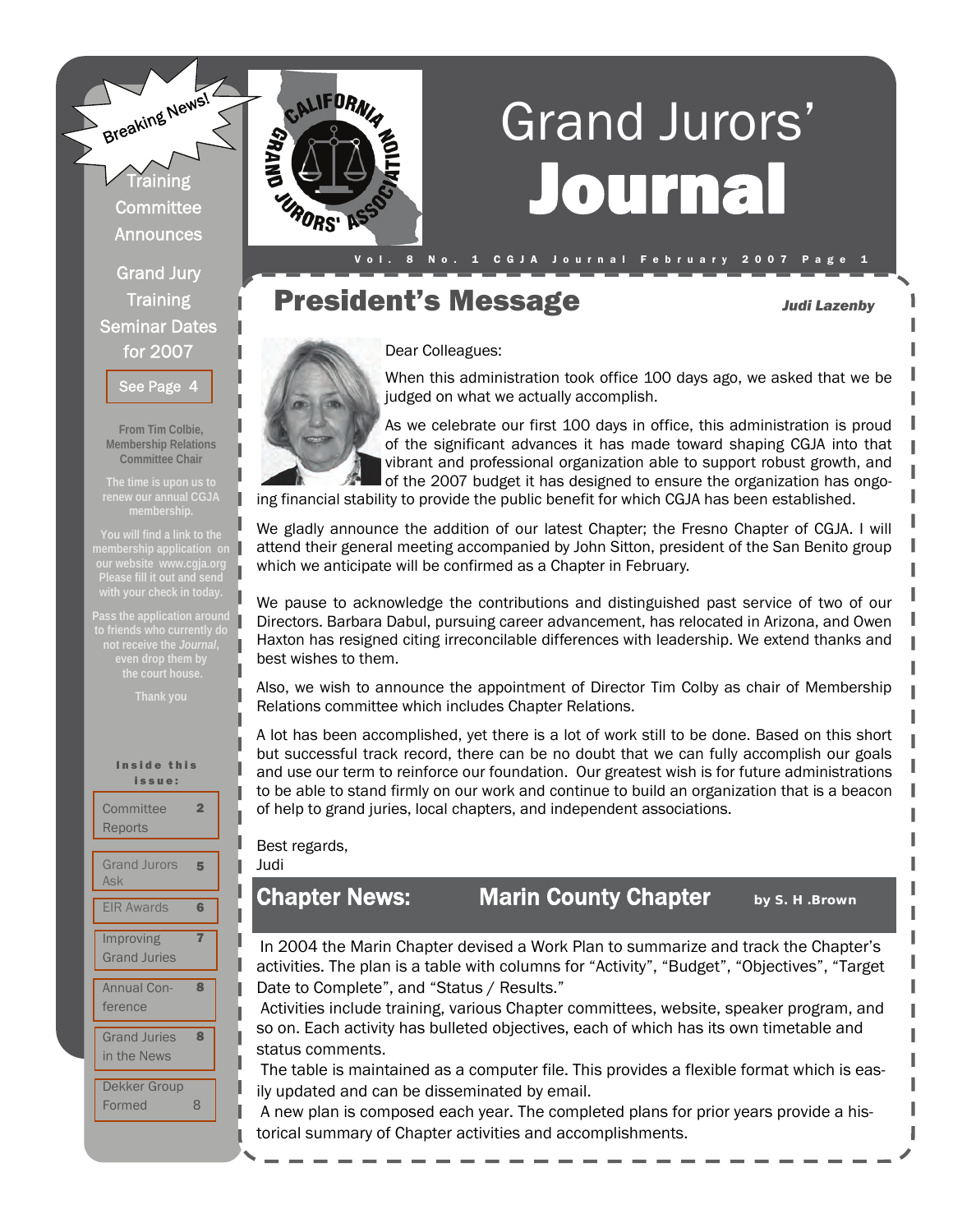### <span id="page-1-0"></span>Meet our New Directors

#### Irwin Taranto Central Region



A native of New Y o r k C i t y , m o v e d California in

1962.

Irwin received his BBA at Baruch College, City University of New York, also a teaching credential at San Francisco State University. He is both a licensed stockbroker and insurance broker.

Married for 50 years to Arlene. They have three children, and two grandchildren.

His career spanned more than 40 years in computer software as programmer, manager, and owner of software development company. Now retired, but still very active, he manages web and email server, on a pro bono basis, for nonprofit organizations.

A Rotarian since 1980, served as Club President and Assistant District Governor. Vice President, District Four B'nai B'rith. A Past President, and Director, Crime Stoppers of Marin, Past President, San Francisco Chapter, CCNY Alumni Association. He served on the Dixie School District Finance Committee, the Marin County Grand Jury, 2002-2003 / 2003- 2004. In addition, he served as the Treasurer and Training Coordinator for Marin Chapter of CGJA.

Irwin has extensive experience and knowledge in areas of Finance, Computers, Training, and Meeting Planning

#### Legal Affairs Committee Report Bob Geiss, Committee Chair

I am pleased to report on the newest makeup of the Legal Affairs Committee. Alphabetically, we are: Yvette Briscoe, Les Daye, Bob Geiss, Mary Johnson and Alen Parker. We regretfully acknowledged the resignations of Dian Picone and Jack Zepp from active participation on the Committee for personal reasons.

The primary function of the Committee is to advise the CGJA of developments in government and to assist the Association in formulating its position on public affairs of concern to the grand jury system. We are concerned with governmental activities that pertain to grand juries at the state and county levels. Once a position has been formulated, the Committee has the responsibility to enlist the help of CGJA Chapters, members, and nonaffiliated associations in getting the considered views of the Association before the people authorized to make changes. In support of the two functions, the Com-

# COMMITTEE REPORTS

mittee tries to maintain relationships with persons and organizations in the executive, legislative and judicial branches at various levels of authority.

At the end of CY 2006, the Committee was made aware of San



M a t e o County's desire to propose legislat i o n ( u n d e r P e n a l Code §  $901(a)$ 

that would allow (the additional words to the PC are as follows)... "The superior court may order a civil grand jury to serve for 18 months, unless the court determines that it would be detrimental to its ability to impanel a civil grand jury..."

The committee developed a response that says: "The CGJA has concerns as to the statutory enactment of a proposed expansion of potential terms of service to 18 months. First, Orange County extended the service of two grand juries in the early nineties as an indirect result of the OC bankruptcy of that time. Judge David O. Carter was the Presiding Judge and extended the terms of

the sitting grand jury  $\mathbb I$ to 18 months. The extension was in response to an ongoing investigation by the panel of the reasons for the bankruptcy. The judge subsequently extended the term of the following panel to the same term of 18 months to realign the terms of service with the Orange County fiscal year IAW Penal Code § 905.5 (b). Recent conversations with Judge Carter, who now occupies the Federal bench, affirmed his past actions, but he could not recall what statutory justification he invoked, if any. Research for statutory justification he may have used was unsuccessful. The point is that grand juries have been extended for ongoing investigations without changes to the law.

Second, we are apprehensive about any proposed grand jury legislation. Legislation that is proposed is not necessarily that which is  $\|$ enacted. The California legislature is infamous for last minute gutand-amend actions. There are not that many grand jury advocates on either side of the legislature. Intended or unintended

*Continued on page 3*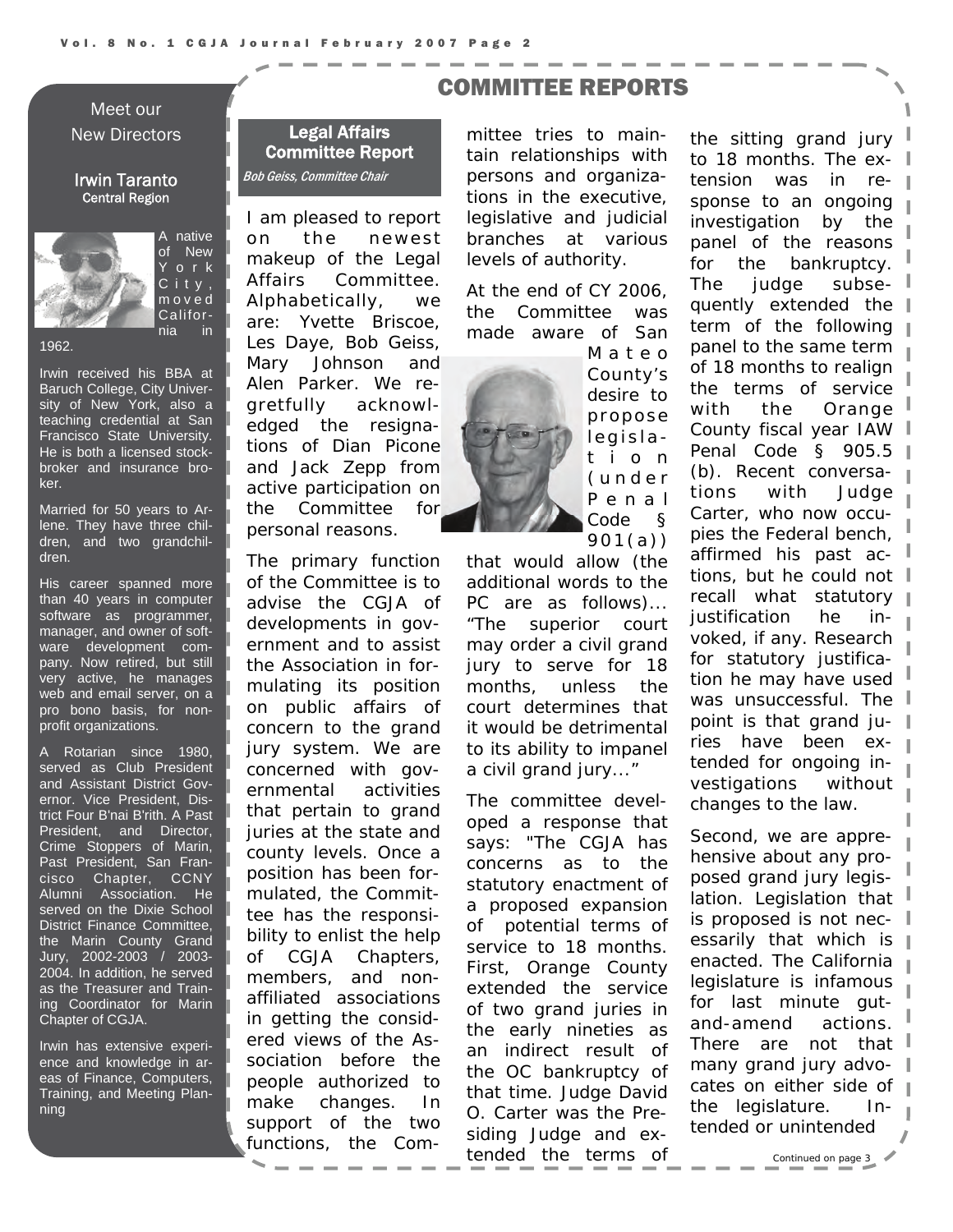*Continued from page 2* 

mischief to the grand jury system is a distinct possibility.

Third, another expedient might be to invoke paragraph (b) in Penal Code § 901 and empanel a willing 10 or less members to serve on the subsequent jury. Arguably, if an ongoing study effort is of such validity and merit, the carryovers should have no trouble convincing the new grand jury of the righteousness of their cause. Under Penal Code § 916 the new grand jury could approve its continuation.

Fourth, statutory possibilities of an 18 month term, vice 12 months, would have a chilling effect on many counties' grand jury recruiting efforts. Anecdotal remarks from grand jurors across the state have said that if an 18 month term had been a possibility they would have run, not walked, from any grand jury involvement.

The CGJA holds that there are too many downsides to initiating the legislative process on the 18 month term extension proposal. We suggest that San Mateo utilize Orange County's example on an as needed basis and refrain from uncorking the legislative bottle. The CGJA would be, at best, neutral on the proposed legislation."

Agenda and Minutes of Board of Directors Meetings Now Online At cgja.org

# Finance Committee Report *By Ivor Thomas*

CGJA has a budget! The budget passed by the board in its Jan 22 meeting is a draft budget that allows us to operate under that budget

until the March, 2007 board meeting, but we are confident that it is close to its final form. The budget is exactly a net



zero budget, but it reserves room to improve our insurance coverage and to be able to accept payments online for training, membership dues and conferences. Further, it establishes a \$15,000 cash reserve for prepaid Training expenses so that we will begin each fiscal year with money in the bank to pay expenses such as hotel deposits and printing costs before the money comes in from the counties and trainees.

We have been able to identify many cost savings that will pay for the new programs, and all that is left to do for a final budget is to get more detailed reports to some of the subcommittees on their actual expenses last year so they can predict what they will need to meet their 2007 goals. With a net zero budget, we will have to "horse trade" to allow any cost increases. Financially, 2005 was a bad year but in 2006, we recouped many losses to show an unaudited gain of over \$9,000. The gain was due, in large part, to the continuing success of the Training program and the many wonderful volunteers, members, and friends that contributed so generously. We still show a two-year average loss of over \$15,000, so we must be vigilant to stay within our budget to be able to return to the more comfortable cash position of 2004 and before. We absolutely must work as an organization to look within and without for fundraising and grants.

Public Relations Committee Report *By Jerry Lewi, Chair*  cgjaprguy@roadrunner.com

My report will be brief this issue and consists only of our committee goals that were approved by the Board. But please note my new email address.

PR Committee Goals – 2007

• Improve quality of Journal



as major outreach tool to membership and others interested in the Grand Jury system.

• U p g r a d e website to pro-

vide better quality of information on a timelier basis and to provide a tool to manage internal CGJA affairs more efficiently.

- Produce and distribute on a state-wide basis a video that educates the public on the grand jury system.
- Develop other state-wide outreach methods.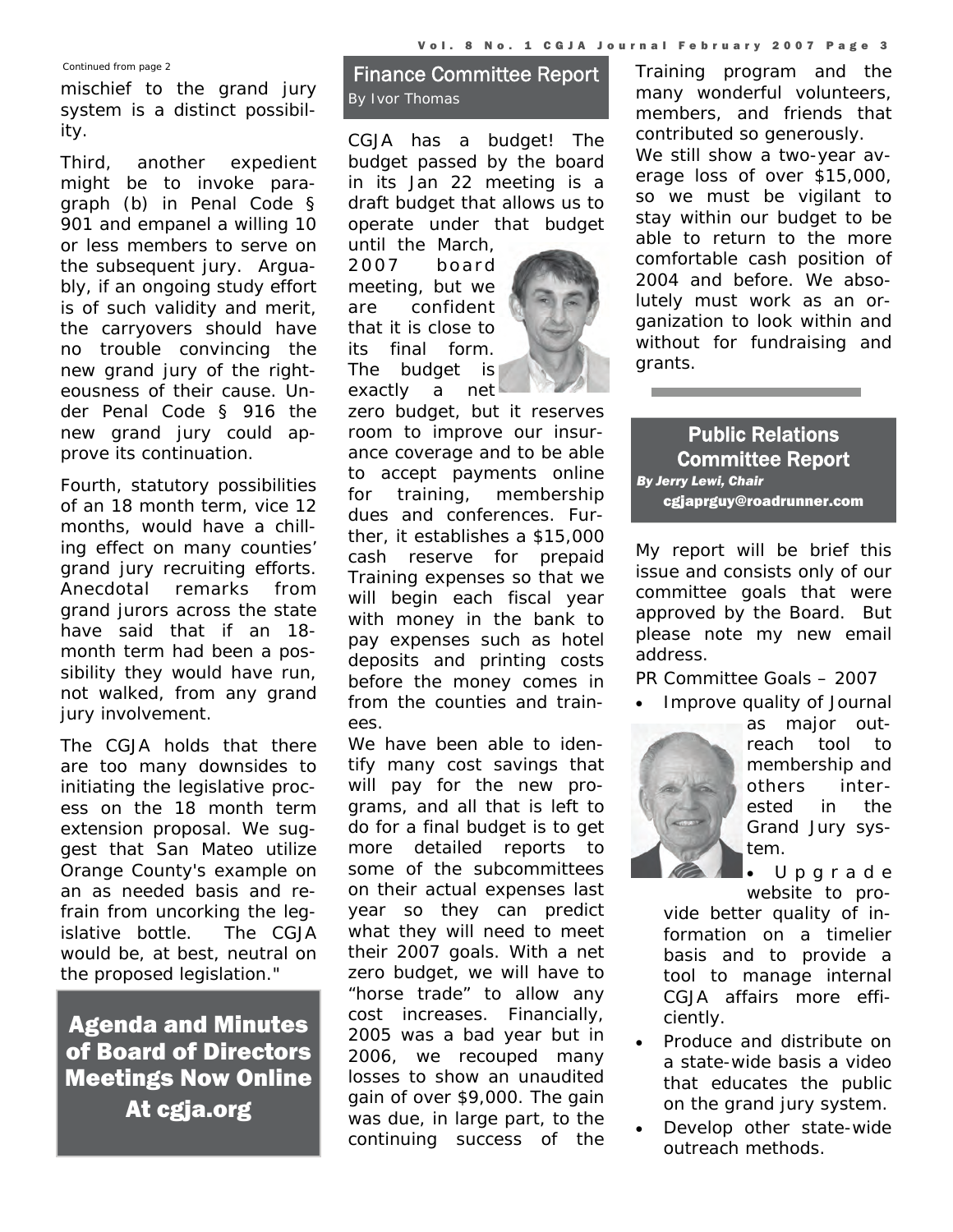#### Training Committee *By Lew Avera Committee Chair*

<span id="page-3-0"></span>After a very busy and successful 2006, the Training Committee is working diligently to continue the accomplishments of 2006 and expand training in terms of both numbers of grand jurors trained as well as the quality and effectiveness of the training. As we continue to grow the committee is pleased to welcome two new members: Catherine McKown from Mill Valley (Marin County), and Bette Flick from Costa Mesa (Orange County). Both Catherine and Bette were forepersons of their respective grand juries during the 2005-2006 term. We are fortunate to have the talents and experience of these two new members as we move forward into 2007.

With the leadership change in the Training Committee there have also been changes in the internal organization of the committee. In order to spread the ever-increasing workload of the committee and to bring more of the committee members into the detailed planning, the committee has formed six sub committees as follows:

| Organizational                                  | <b>Finance</b>     |
|-------------------------------------------------|--------------------|
| <b>Public Relations, Advertising, Reporting</b> | Curriculum         |
| Program/Workshop                                | Trainer/Instructor |
|                                                 |                    |

Not only does this structure allow for more sharing of the work, but it also provides a leadership opportunity for six additional members of the Training Committee. Each member of the committee serves on two of these sub committees. Each sub committee has a list of tasks or functions and we are in the process of completing goals for the year around this structure. This approach has already yielded dividends in our 2007 planning.

During 2007, we hope to invest further in the key ingredient of our training…our trainers/ instructors. With sound course material, the trainers become the defining element for success. In addition to the planned addition of several new trainers, we would like to take steps to enhance the delivery skills and methodology…and thus, effectiveness…of our current training staff. This is contingent upon having the resources to apply to this effort.

Finally, as a result of one of our first planning activities, we have been able to confirm the dates and locations of core programs for 2007. The schedule is similar to 2006 and is as follows:

# 2007 Schedule for Training Seminars

**July 16-17 Fullerton** 

**July 23-24** Sacramento

**July 29** Foreperson Workshop, Bay area

**July 22** Foreperson Workshop, Sacramento

> **July 26-27** Redding

**July 30-31** Bay area

 **August 2-3**

Visalia

We are working on the possibility of one additional core program, to be determined by demand from among several adjacent counties, and for the possibility of on-site seminars for counties where this is the only option.

In closing, we would like to recognize and thank Sherry Chesny for her outstanding leadership and efforts over many years in bringing CGJA training to its present high level of effectiveness and its contribution to the successes of grand juries throughout the state of California.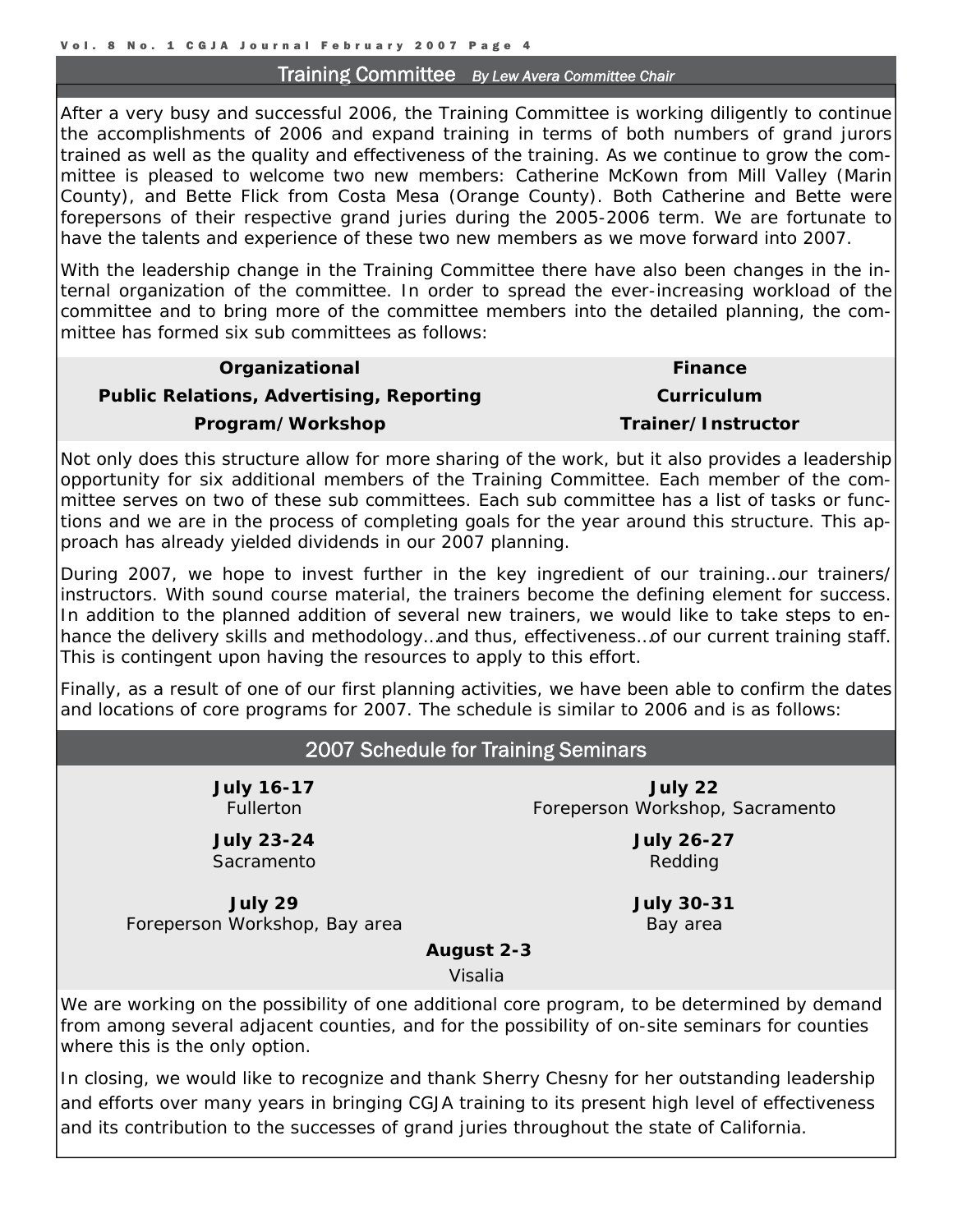# <span id="page-4-0"></span>Operations Committee ("Ops")

Although your Board of Directors voted to transfer responsibility for both the CGJA Journal and web site from Ops to the Public Relations Committee, Ops remains immensely busy with its many other duties, among them: maintenance of Polices and Procedures; Excellence in Reporting research and awards; Publications, including inventory, printing, and sales at several venues; Cookbook project; Grand Jury Research & Indexing Project (GRIP); and all aspects of planning and production of CGJA's Annual Conference, along with the inevitable details any democratic group must work out to function optimally. Please see separate announcement on the annual conference.

With a new president and vice-president of CGJA and new chair of Ops, along with several new committee members, recent Ops meetings have concentrated more on the nitty-gritty details of budget and other organizational upkeep than on broader philosophical questions, such as longer-range committee goals.

We have been feeling our way and becoming acquainted with each other as well as with the many issues CGJA counts on Ops to manage, such as our recent work on the procedures for members to attend and/or address meetings of the Board of Directors.

# Grand Jurors Ask *By Jack Zepp*

*By Serena Bardell, Chair Over the years, I have responded to numerous inquiries from grand jurors that I think might make interesting reading and perhaps provide some assistance to other grand juries confronting similar quandaries. Although I received the inquiries because I was* 

> *a member of CGJA and I sought the input of others before responding, the responses were mine alone and were preceded by a disclaimer to that effect (and otherwise). Set forth below, in generalized form is one such inquiry and response. I intend to provide others in the future in a semi-regular column format.*

# **Inquiry**:

Can a grand jury designated as a "civil" grand jury by itself, its county or "its" court issue an indictment? **Response:** 

Probably yes, although I know of no direct authority on the question posed. The Penal Code does not use either the term "civil grand jury" or "criminal grand jury." The county grand jury common to California is referred to as the "regular" grand jury and, except as noted below, appears to have both civil (government oversight) and criminal (indictment) powers because the Penal Code so contemplates. The reason many regular grand juries are not asked by the DA to exercise the indictment power is usually because the DA prefers

to proceed by way of information, which does not involve any grand jury, or by convening an additional "criminal" grand jury pursu-

> ant to Penal Code 904.6 for the purpose of handling one or more criminal matters. (Where a 904.6 grand jury has been impaneled, it has exclusive jurisdiction to  $\blacksquare$ return indictments

unless the regular grand jury was already investigating the matter at issue.) Although it may have the power to do so, as a practical matter there is much risk in a regular grand jury issuing an indictment on its own. First, criminal procedure is laden with detailed technical rules that most grand jurors are unlikely to get right. Second, indictments issued by any grand jury, which is not demographically representative of its county, are suspect. If no significant effort has been made to achieve a demographic balance, which is often not the case with volunteer based regular grand juries, the indictment may be invalid. Also, if the DA is unwilling to help the regular grand jury, or it rejects his/ her assistance, the DA is unlikely to want to expend his/her time prosecuting the case at trial. The DA has prosecutorial discretion whether or not to pursue a criminal case and, even though a grand jury has indicted, can decline to take the matter to trial.

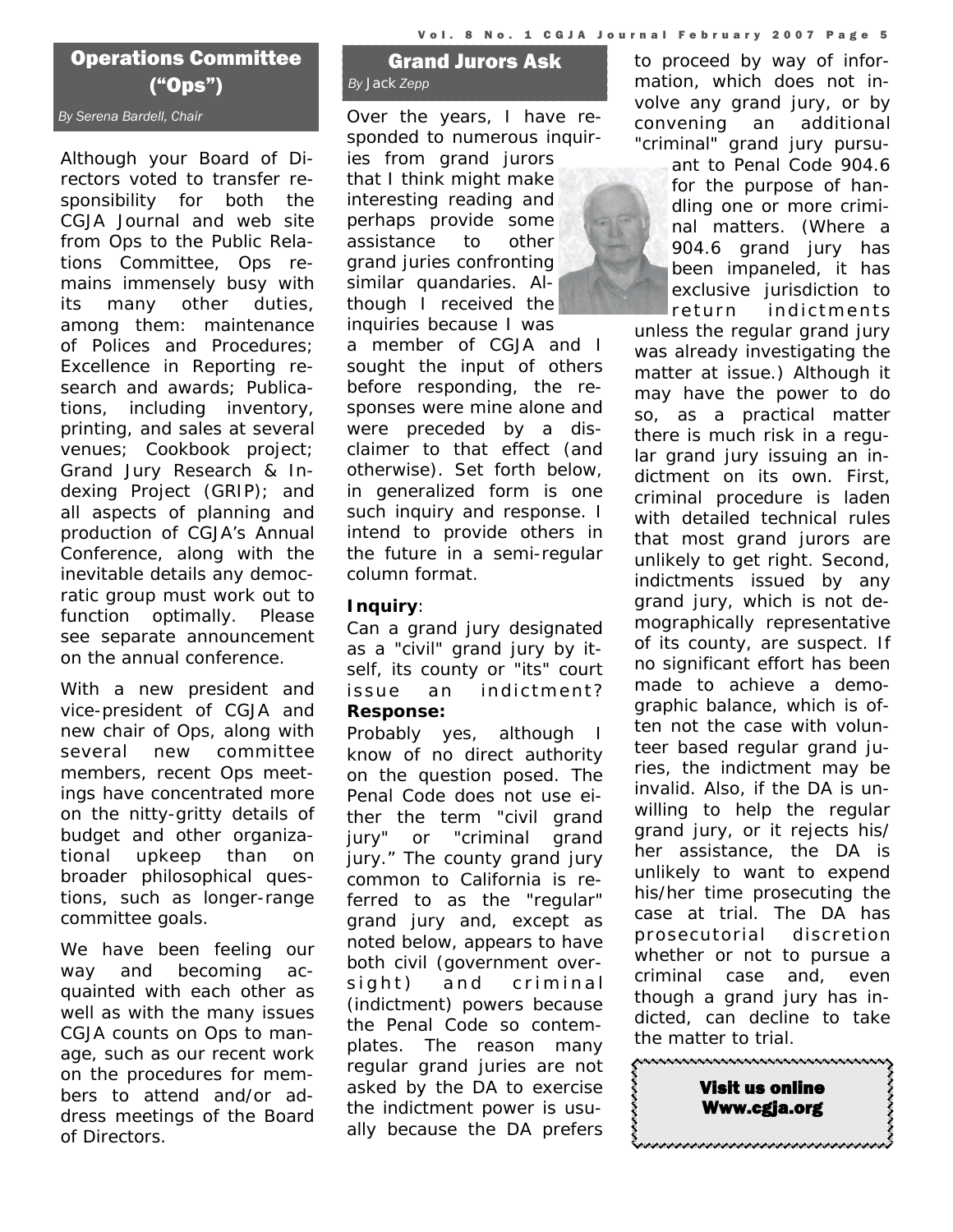<span id="page-5-0"></span>Annual EXCELLENCE IN REPORTING Awards *By Earl Heal* 

This announcement is made to remind California grand jurors and CGJA Chapters and members of the California Grand Jurors' Association *Excellence in Reporting* program. Awards are presented for two categories, Grand Jury and News Media, and are announced at the CGJA annual conference in October.

The Grand Jury Award is judged according to citizen impact, duration of the problem, difficulty of investigation, quality of the written report, public and media support gained, and actual change implemented. Specific judging criteria will be published in the next issue of the *Journal.* Because actual change created requires time for verification, this selection tends toward investigations one to three years old that have been proven corrected by subsequent reporting.

The News Media Award is judged on either of two elements, increased public awareness of the grand jury institution or, increased awareness in the community of a grand jury investigation so that the community benefited in the investigation. Submissions may be independent of grand jury participation or in conjunction with specific grand jury investigative reports.

#### **SUCCESS STORIES**

CGJA also promotes a "Success Story" program.

criterion for judging success stories equates to that of the Grand Jury EIR award. All submissions for EIR will automatically be evaluated for recognition as a Success Story. The 2004 CGJA state wide survey confirmed that numerous investigations yielded significant results toward improving local government but little information is disseminated outside the immediate area. This encourages speculation that grand juries are ineffective. The goal of this program is to develop a reliable flow of input to identify and publicize these successes. Significant successes are presented to

members at the Annual Conference and will be published in the *Grand Jurors' Journal*.

A success story presented to 100 conferees illustrated a unique situation that was primarily a personnel issue between college administrators and trustees. Such issues are commonly given low priority by grand juries but the Placer County Grand Jury recognized that this incident, due to extensive public attention was to have a major impact on student enrollment and donor contributions to the local college. The resulting investigation found the public allegations of money laundering and unfair election practices by the college were false and thereby restored the college to normalcy.

CGJA recognizes that fiscal year juries are now approaching their peak workload in report preparation. We encourage, however, each jury and former juror to dedicate as much time as possible toward preparing submissions for these programs to obtain well earned recognition for past successes.

Following is the criteria for the two awards. The application form will be published in the next *Journal* and posted on the CGJA website.

#### **EXCELLENCE IN REPORTING Criteria**

**Grand Jury Category:** will be judged on information identifying meritorious achievement in the watchdog function. Each county is encouraged to submit one or two applications with appropriate justification. Investigations and reports for the fiscal year

2003-4 (calendar year 2004) and subsequent are eligible for submission. Because proof of success is one of the judged criteria and some current reports may not have that criteria available, it may be advantageous to delay such submissions a year to enable documentation of the necessary proof.

#### **Criteria are:**

Citizen impact – severity and number of citizens affected

Duration of problem – recent, 2-4 years,  $> 4$ years

Difficulty of investigation – few or many agencies

*[Continued on page 8](#page-7-0)*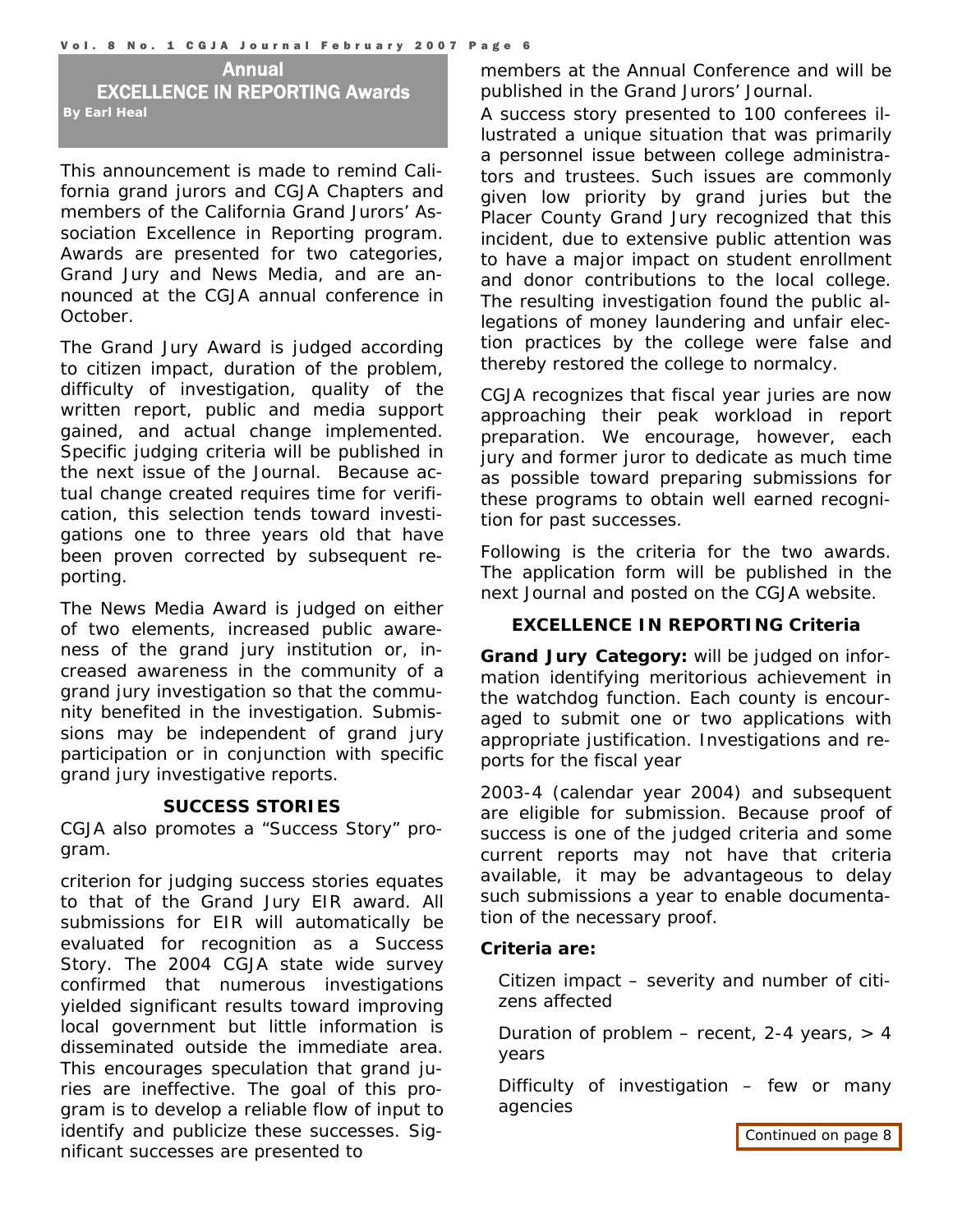# <span id="page-6-0"></span>**Improving the Grand Jury Process By Jerry Lewi By Jerry Lewi**

One of the most important goals adopted by the Board last year is to concentrate on that part of the CGJA mission statement where we seek to educate the California public about our unique California Grand Jury system.

In thinking about this goal, we have come to the conclusion that what we can have is a closed-loop system involving the entire Grand Jury process as follows:

- 1. It starts with documenting and **publicizing** grand jury achievements, defined briefly as a grand jury report that achieves a positive improvement on a local government operation.
- 2. By publicizing this good work, we can then hope to recruit a larger and better pool of prospective jurors.
- 3. We then will seek to provide them improved training by a combination of our training seminars, our on-site training and encouraging in any possible way improved local training.
- 4. This improved training then results in grand jury reports that create even greater improvements in local government.

We then close the loop by **documenting** these improved operations, perhaps even in the long run, documenting the statistics of these improvements.

## *See chart for a graphical representation.*

This process should be a collaborative effort among CGJA, its chapters, independent associations including any group of former grand jurors, CGJA members, all grand juries and the court administrative staffs that support them and wherever possible the media.

With respect to step 1, last year the Board approved a goal to document grand jury achievements and formed an ad hoc committee to develop a process. That committee has begun to test this process. First, we have defined a "Grand Jury Achievement"



as a grand jury recommendation that gains acceptance by the agency and for which a verified beneficial result can be shown. We have developed a form to collect this information with the long-term goal of being able to catalog and search the information for a variety of reasons. But for now we are more interested in the results and less concerned about the format other than to be able to trace the original report and its responses to the county of origin and the date.

The relationship between this new initiative and our Excellence in Reporting award program is clear: Any EIR award for the category of grand jury reports is automatically a candidate for this effort and almost all EIR-nominated reports would also be included. The EIR award criteria are more strict and include such factors as the clarity of the report. The EIR criteria are described elsewhere in this issue.

We are now seeking candidates for our effort. If you have an example that can meet our criteria, please contact Jerry Lewi at colaprguy@roadrunner.com for more information. We especially encourage chapters and other associations to take this effort up as a project.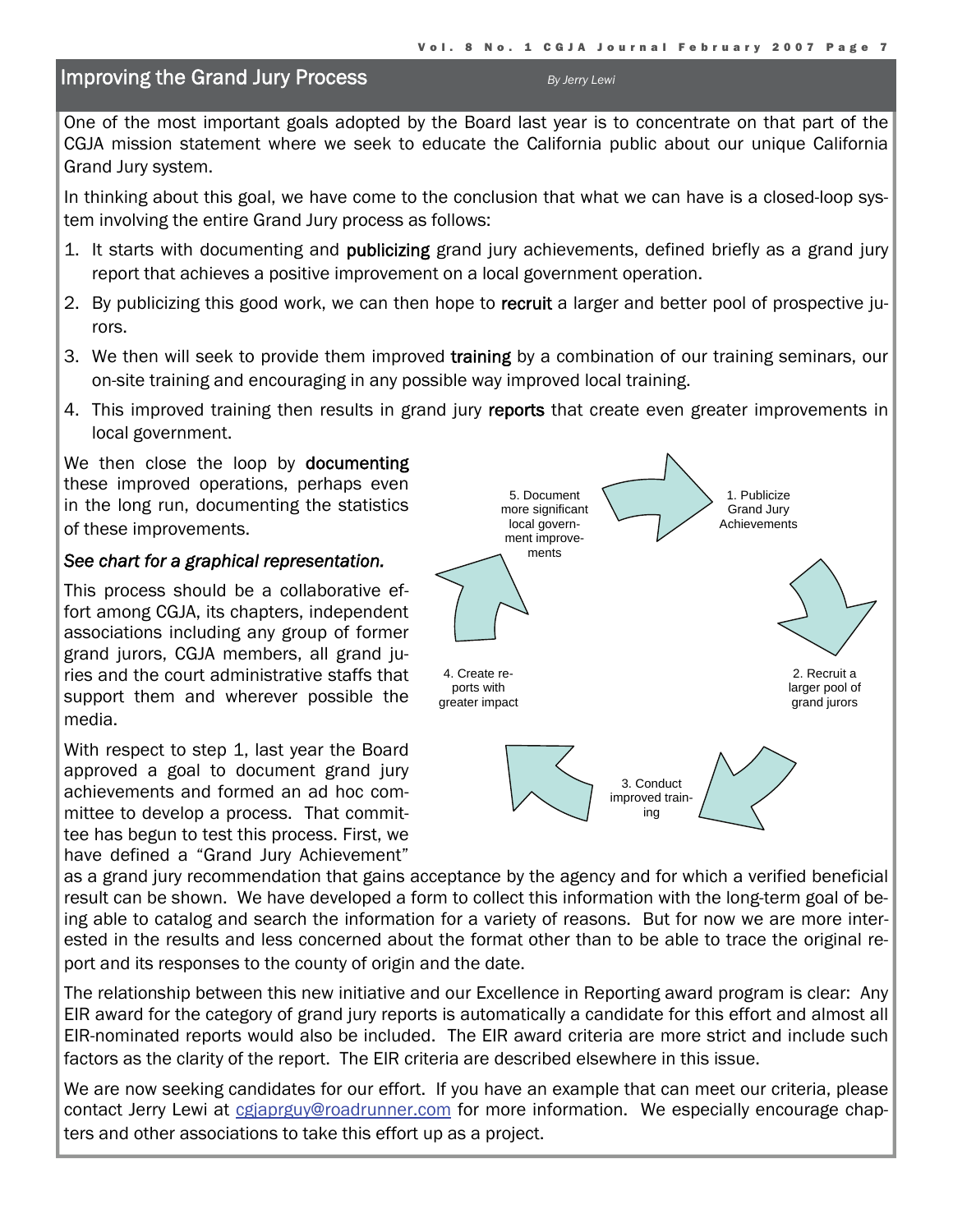<span id="page-7-0"></span>**<sup>1</sup>07 Annual Conference Continued from Page 6** Set for Wednesday & Thursday October 24 & 25 At San Francisco's Historic Whitcomb Hotel

CGJA's '07 Annual Conference (AC) Committee announces with great pleasure the first AC ever to take place in San Francisco. Your committee has negotiated the terrific rate of:

# **\$99 single or double, \$119 triple, available up to three days before and three days after the actual conference.**

 Known as the Ramada Plaza in recent years, the hotel will be returning to its original name this month. The Whitcomb, on Market Street at Eighth, is just a couple of blocks from SF's Civic Center, which comprises City Hall, the Opera House, Davies Symphony Hall, the Main Library, and the Asian Arts Museum.

With a BART station right outside the front door, the hotel's location affords public transportation to and from the airport. Parking with in-and-out privileges will be available at the reduced rate of \$19 per day. A short walk or a ride on a historic F Line streetcar leads to the revamped Westfield Centre, with its brand-new Bloomingdale's West Coast flagship store, as well as to adjacent museums.

 SF's unpredictable weather is usually at its best in October, the month when "everything" seems to occur at once on the city's always-busy calendar.

Please watch this space, CGJA's web site, and email titled FIRST EVER CGJA ANNUAL CONFERENCE IN SAN FRAN-CISCO OCT 24 & 25 '07 for continued updates, registration information, reservation deadlines, and more.

**Your committee will keep you posted on conference speakers, panels, and member participation, along with what is going on in town as schedules become available. Please mark your calendar now.**

Suggestions welcome to sbardell@aol.com

Serena Bardell, Chair, CGJA '07 Annual Conference 1922 Filbert St San Francisco CA 94123-3504 415-931-7249 You may recall reading a *Ventura* 

Bureaucracy interference – denials, subpoenas, etc

Written report documented, succinct, complete, readable, and substantiated findings and recommendations

Public support gained

Media Support gained

Success verified

**News Media Category**: will be judged on reporting that either increased awareness of the grand jury institution or increased awareness of the community of a grand jury investigation so that the community benefited in the investigation. Criteria evaluated will include apparent media research, quantity and quality of reporting, and apparent citizen impact. Submissions may be independent of grand jury participation or in conjunction with specific grand jury investigative reports.

# Grand Juries in the News

From The Sacramento Bee

*Editors Note: This story was reprinted with the permission of The Sacramento Bee but can not be published on line. Therefore to read this article on line we have provided a link to the The Sacramento Bee. Click on the article title:* 

#### [Suit alleging bias in Yolo County](http://www.sacbee.com/291/story/106104.html)  Grand Jury dismissed

*© The Sacramento Bee 2007* 

Dekker Group Formed in Ventura County *By Jerry Lewi* 

*County Star* article that described a group of former grand jurors formed by Ventura County